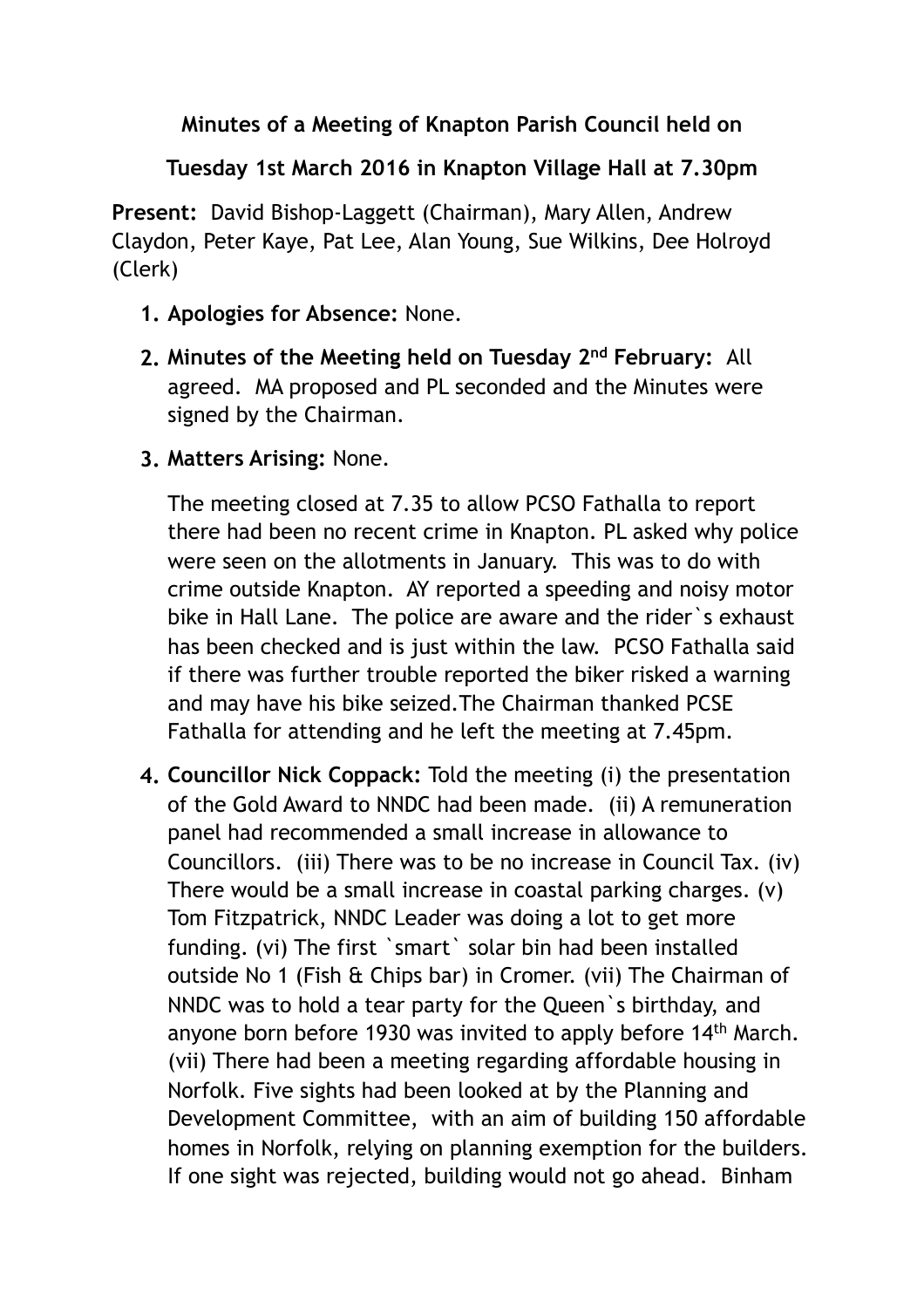had been rejected**Councillor Nick Coppack:** Told the meeting (i) the presentation of the Gold Award to NNDC had been made. (ii) A remuneration panel had recommended a small increase in allowance to Councillors. (iii) There was to be no increase in Council Tax. (iv) There would be a small increase in coastal parking charges. (v) Tom Fitzpatrick, NNDC Leader was doing a lot to get more funding. (vi) The first `smart` solar bin had been installed outside No 1 (Fish & Chips bar) in Cromer. (vii) The Chairman of NNDC was to hold a tear party for the Queen`s birthday, and anyone born before 1930 was invited to apply before 14th March. (vii) There had been a meeting regarding affordable housing in Norfolk. Five sights had been looked at by the Planning and Development Committee, with an aim of building 150 affordable homes in Norfolk, relying on planning exemption for the builders. If one sight was rejected, building would not go ahead. Binham had been deferred.

**5. Millennium Field:** Cllr Nick Coppack told the meeting that until an application had been received from Victory Housing Trust, there was nothing the PC could do regarding the future of the Millennium Field, which had now been handed back to NNDC. He agreed to look into confirmation from Cllr John Rest on the official situation regarding the beacon, the car park and the footpath and the responsibility for the mowing, hedge cutting. PL was concerned about the upkeep of the car park, essential to the Village Hall. NNDC documentation was required on all these points.

The Chairman thank Cllr NC and he left the meeting.

- **6. Declarations of Interest:** None.
- **7. Finance:** The clerk circulated a statement showing a current credit balance of £4720. Cheques to the value £1,875 were signed for the clerk, mowing of the Millennium Field, website, election expenses and work done to the scrape in October 2015.
- **8. Madra:** The meeting was closed to allow Mr Graham Quinton from Madra to speak. GQ confirmed that Madra was happy to continue to mow and look after the part of the ground belonging